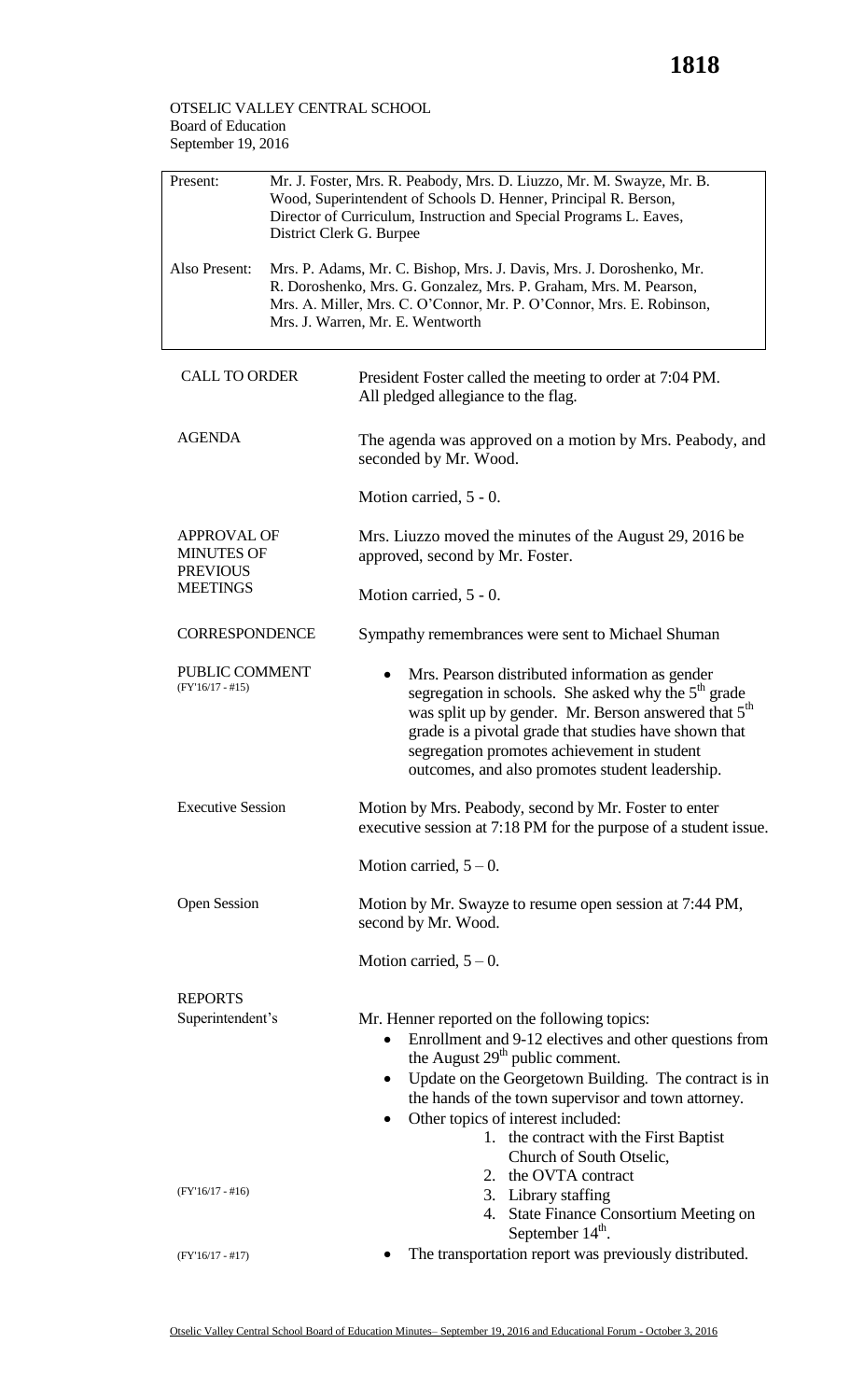| Principal's                                                           | the first week of school.                                                                                                                                                                                                                                                                                                                                                                                                                              | Mr. Berson reported on Foundation Week which was                                                    |                                                                                                                                                                                               |  |
|-----------------------------------------------------------------------|--------------------------------------------------------------------------------------------------------------------------------------------------------------------------------------------------------------------------------------------------------------------------------------------------------------------------------------------------------------------------------------------------------------------------------------------------------|-----------------------------------------------------------------------------------------------------|-----------------------------------------------------------------------------------------------------------------------------------------------------------------------------------------------|--|
| Director of Curriculum,<br><b>Instruction and Special</b><br>Programs |                                                                                                                                                                                                                                                                                                                                                                                                                                                        | Mrs. Eaves reported professional development through<br>Houghton Mifflin, NWEA and Jim Riedl.       |                                                                                                                                                                                               |  |
| Business Manager's                                                    |                                                                                                                                                                                                                                                                                                                                                                                                                                                        |                                                                                                     | Mrs. Gonzalez, in addition to what was previously sent to the<br>Board, reported on the three year old Pre-K, the before and<br>after school program, and the internal claims audit findings. |  |
| <b>Committee Reports</b>                                              | ٠<br>$\bullet$                                                                                                                                                                                                                                                                                                                                                                                                                                         | The finance committee will start meeting soon.<br>testing and the opt-out movement and to devote an | The Shared Decision Making Team discussed the 3-8<br>educational forum for discussion on this topic. The<br>October meeting will be devoted to the safety plan.                               |  |
| Board Member's                                                        | Mrs. Peabody inquired if the agreement with the<br>Baptist Church includes provision for the parents stay<br>and watch the practices. Mr. Winn would be able to<br>answer that.<br>Mr. Foster inquired about rest room facilities at the<br>$\bullet$                                                                                                                                                                                                  |                                                                                                     |                                                                                                                                                                                               |  |
|                                                                       | Church.<br>Mrs. Peabody inquired if all wrestling practices are at<br>$\bullet$                                                                                                                                                                                                                                                                                                                                                                        |                                                                                                     |                                                                                                                                                                                               |  |
|                                                                       | the church.<br>Mr. Swayze inquired why the BOCES buses go back<br>and forth. Mr. Henner will get start and stop times;<br>Mrs. Peabody asked for quarterly maintenance reports<br>$\bullet$<br>for the equipment other than buses.<br>Mr. Swayze inquired about maintenance on the buses.<br>٠<br>Mr. Henner asked if anyone would like to go to the<br>$\bullet$<br>NYSCATE technology conference. Mrs. Peabody and<br>Mr. Foster expressed interest. |                                                                                                     |                                                                                                                                                                                               |  |
| $(FY'16/17 - #18)$                                                    | The Chain of Command was discussed. Mr. Henner<br>reminded the Board why the members' e-mails were<br>removed from the website by Mr. Hughes. It was<br>suggested that the District Clerk be sent questions/<br>concerns and then she in turn will route the e-mail to<br>the appropriate personnel.<br>The date of the Chenango County School Boards'<br>$\bullet$<br>Association Meet & Greet has been changed to<br>October 12, 2016.               |                                                                                                     |                                                                                                                                                                                               |  |
| <b>Financial Reports</b><br>$(FY'16/17 - #19)$                        | Motion by Mrs. Peabody, to accept the August financial reports<br>as presented. Second by Mr. Swayze.                                                                                                                                                                                                                                                                                                                                                  |                                                                                                     |                                                                                                                                                                                               |  |
|                                                                       | Motion carried, 5 - 0.                                                                                                                                                                                                                                                                                                                                                                                                                                 |                                                                                                     |                                                                                                                                                                                               |  |
| <b>UNFINISHED</b><br><b>BUSINESS</b>                                  | None at this time.                                                                                                                                                                                                                                                                                                                                                                                                                                     |                                                                                                     |                                                                                                                                                                                               |  |
| <b>NEW BUSINESS</b><br>Personnel<br>Recommendations                   | Motion by Mrs. Peabody upon the recommendation of the<br>Superintendent of Schools to appoint the following:                                                                                                                                                                                                                                                                                                                                           |                                                                                                     |                                                                                                                                                                                               |  |
|                                                                       | Lori C. Wood                                                                                                                                                                                                                                                                                                                                                                                                                                           | Resignation as a<br>school aide                                                                     | Effective<br>September 16,<br>2016                                                                                                                                                            |  |
|                                                                       | Lori C. Wood                                                                                                                                                                                                                                                                                                                                                                                                                                           | Appointment as a<br>licensed teaching<br>assistant                                                  | Effective<br>September 19,<br>2016                                                                                                                                                            |  |
|                                                                       | Jessica<br>Doroshenko                                                                                                                                                                                                                                                                                                                                                                                                                                  | Appointment as a<br>school aide at a                                                                | Effective<br>September 19,                                                                                                                                                                    |  |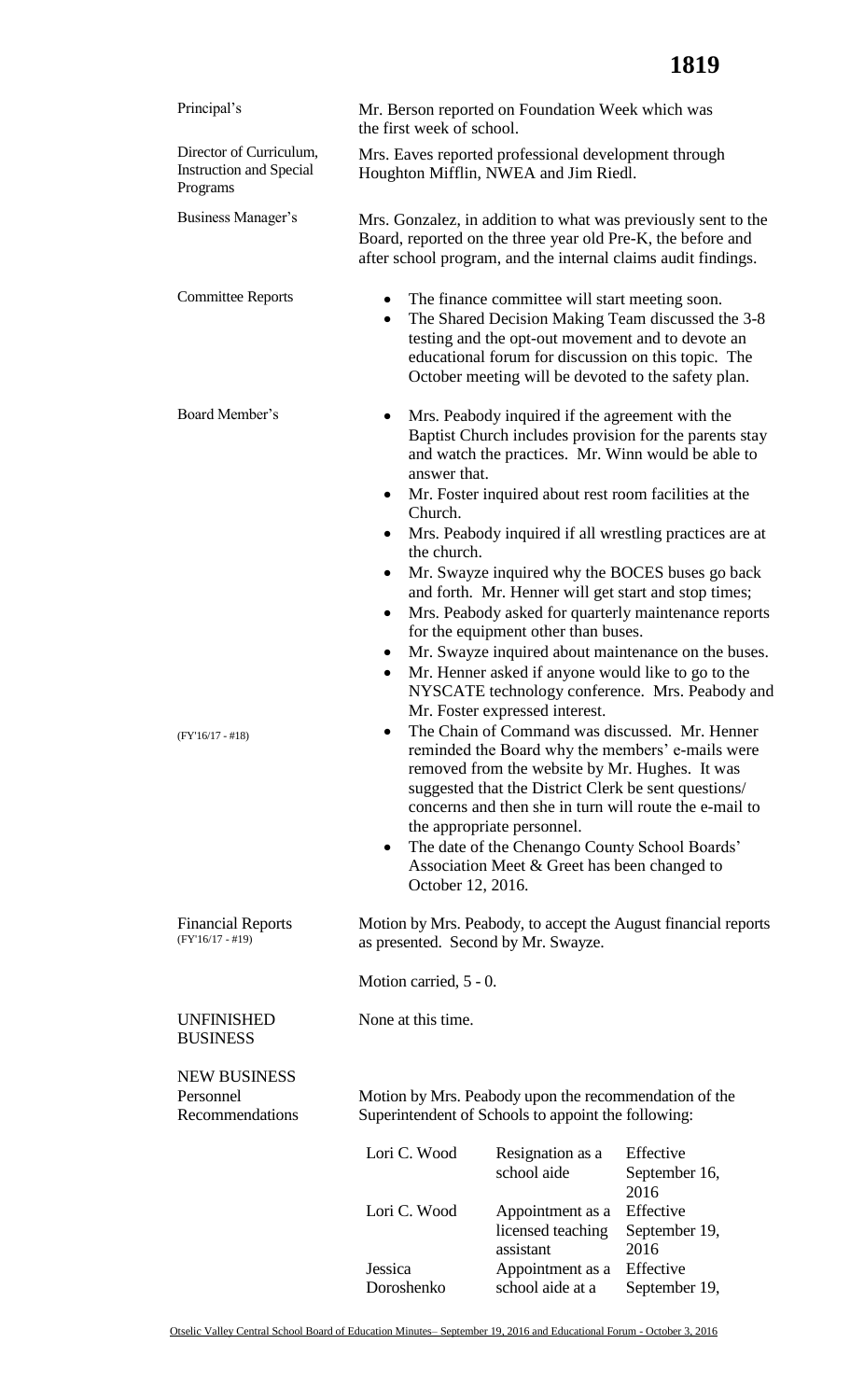## **1820**

|                                                                                                                                                                                                                                                | Joseph Saladino<br>Valerie Kenyon                                                                                                                                                                                                          | salary per the<br><b>OVEA</b> contract<br>Appointment as a<br>bus driver at a<br>salary per the<br><b>OVEA</b> contract<br>Conditional<br>appointment<br>pending<br>clearance from<br>the State<br>Education<br>Department as a<br>substitute school<br>aide | 2016<br>Effective<br>September 7,<br>2016                                                                                                                                                                                                                                                                                                        |  |
|------------------------------------------------------------------------------------------------------------------------------------------------------------------------------------------------------------------------------------------------|--------------------------------------------------------------------------------------------------------------------------------------------------------------------------------------------------------------------------------------------|--------------------------------------------------------------------------------------------------------------------------------------------------------------------------------------------------------------------------------------------------------------|--------------------------------------------------------------------------------------------------------------------------------------------------------------------------------------------------------------------------------------------------------------------------------------------------------------------------------------------------|--|
|                                                                                                                                                                                                                                                | Second by Mrs. Liuzzo.                                                                                                                                                                                                                     |                                                                                                                                                                                                                                                              |                                                                                                                                                                                                                                                                                                                                                  |  |
|                                                                                                                                                                                                                                                | Motion carried, 5-0.                                                                                                                                                                                                                       |                                                                                                                                                                                                                                                              |                                                                                                                                                                                                                                                                                                                                                  |  |
| <b>Audit Report</b>                                                                                                                                                                                                                            | Motion by Mrs. Liuzzo to accept the external audit report.<br>Second by Mr. Foster.                                                                                                                                                        |                                                                                                                                                                                                                                                              |                                                                                                                                                                                                                                                                                                                                                  |  |
|                                                                                                                                                                                                                                                | Motion carried, 5 -0.                                                                                                                                                                                                                      |                                                                                                                                                                                                                                                              |                                                                                                                                                                                                                                                                                                                                                  |  |
| Gift to the School<br>Motion by Mr. Wood, upon the recommendation of the<br>$(FY'16/17 - #20)$<br>Superintendent of Schools, to accept the gift of a refrigerator<br>from Mr. Milunich to be used in the 12:1:1 room. Second by<br>Mr. Foster. |                                                                                                                                                                                                                                            |                                                                                                                                                                                                                                                              |                                                                                                                                                                                                                                                                                                                                                  |  |
|                                                                                                                                                                                                                                                | Motion carried, 5 - 0.                                                                                                                                                                                                                     |                                                                                                                                                                                                                                                              |                                                                                                                                                                                                                                                                                                                                                  |  |
| <b>Board of Education</b><br>Goals<br>$(FY'16/17 - #21)$                                                                                                                                                                                       | Motion by Mrs. Liuzzo, to adopt the Board of Education Goals<br>for the 2016-2017 school year. Second by Mr. Wood.                                                                                                                         |                                                                                                                                                                                                                                                              |                                                                                                                                                                                                                                                                                                                                                  |  |
|                                                                                                                                                                                                                                                | Motion carried, 5 - 0.                                                                                                                                                                                                                     |                                                                                                                                                                                                                                                              |                                                                                                                                                                                                                                                                                                                                                  |  |
| Policy Manual – First<br>$Reading -$<br>Determination in<br><b>Class Rank</b><br>$(FY'16/17 - #22)$                                                                                                                                            | in Class Rank Policy of the Otselic Valley Central School<br>Policy Manual.                                                                                                                                                                |                                                                                                                                                                                                                                                              | This meeting constitutes the first reading of the Determination                                                                                                                                                                                                                                                                                  |  |
| Agreement with the<br>First Baptist Church,<br>South Otselic<br>$(FY'16/17 - #23)$                                                                                                                                                             | Motion by Mrs. Liuzzo, upon the recommendation of the<br>Superintendent of Schools, to approve the agreement between<br>the First Baptist Church of South Otselic and the Otselic Valley<br>Central School District. Second by Mr. Foster. |                                                                                                                                                                                                                                                              |                                                                                                                                                                                                                                                                                                                                                  |  |
|                                                                                                                                                                                                                                                | Motion carried, 5 - 0.                                                                                                                                                                                                                     |                                                                                                                                                                                                                                                              |                                                                                                                                                                                                                                                                                                                                                  |  |
| <b>Public Comment</b>                                                                                                                                                                                                                          | ٠<br>$\bullet$<br>$\bullet$                                                                                                                                                                                                                | School Program is paid for by the parents. It is a<br>community aid initiative. Parents will receive an<br>space in the school for the benefit of the students.<br>been conducted. Mr. Henner explained the process.<br>be presented each month.             | Mrs Graham inquired who the internal claims auditor is.<br>Mrs. Graham inquired if the YMCA Before and After<br>invoice but with no balance due. The YMCA is leading<br>Mrs. Pearson inquire if a transportation study has ever<br>Mr. Bishop stated that the internal claims audit should<br>Mr. Swayze asked why the personnel recommendations |  |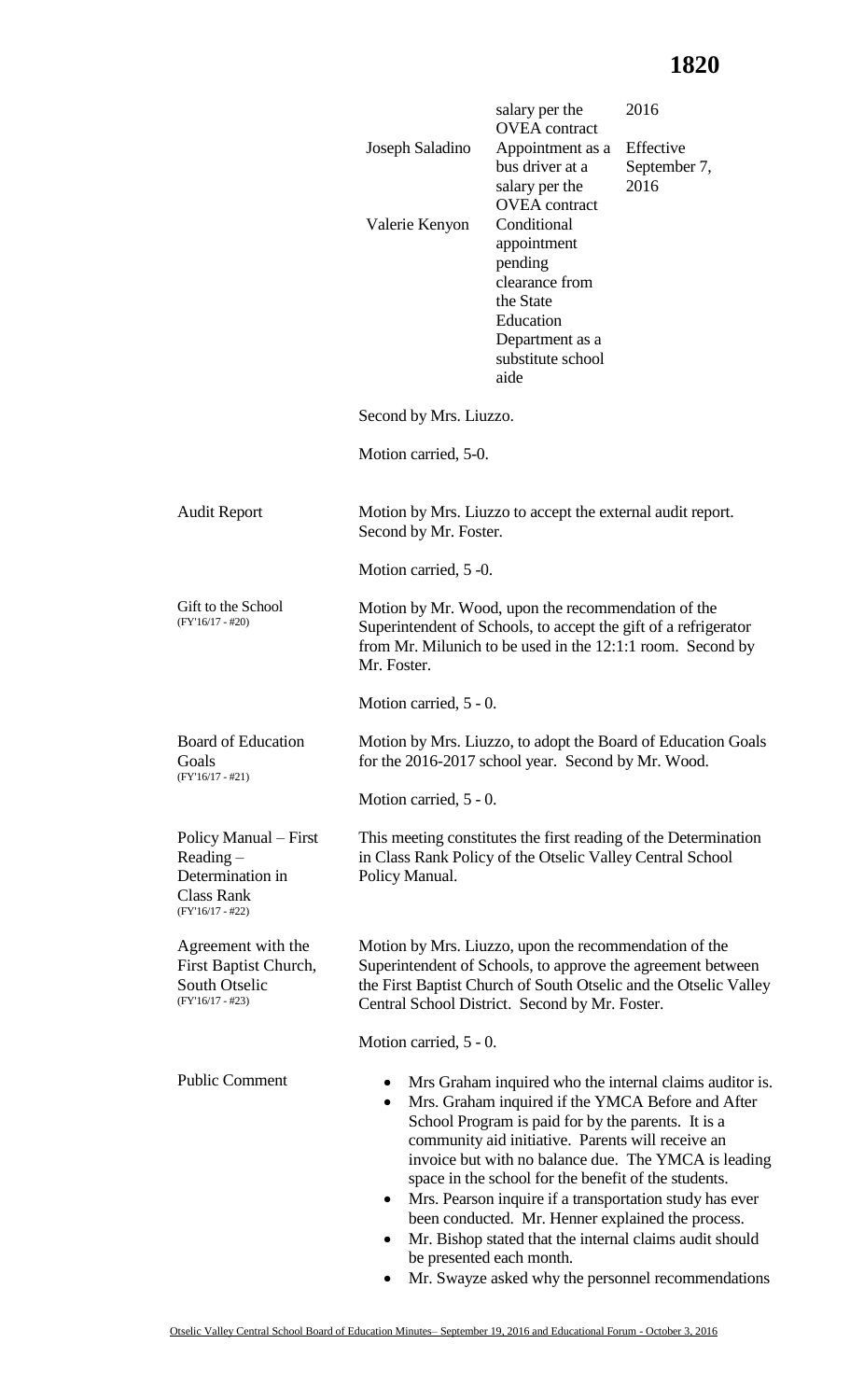are not on the screen.

 Mrs. Peabody complimented Mr. Wentworth and Mr. Winn on the Minecraft program

ADJOURNMENT Motion by Mr. Wood to adjourn the meeting at 8:46 PM, second by Mr. Swayze.

Motion carried, 5 - 0.

Submitted by,

Gail Evans Burpee District Clerk